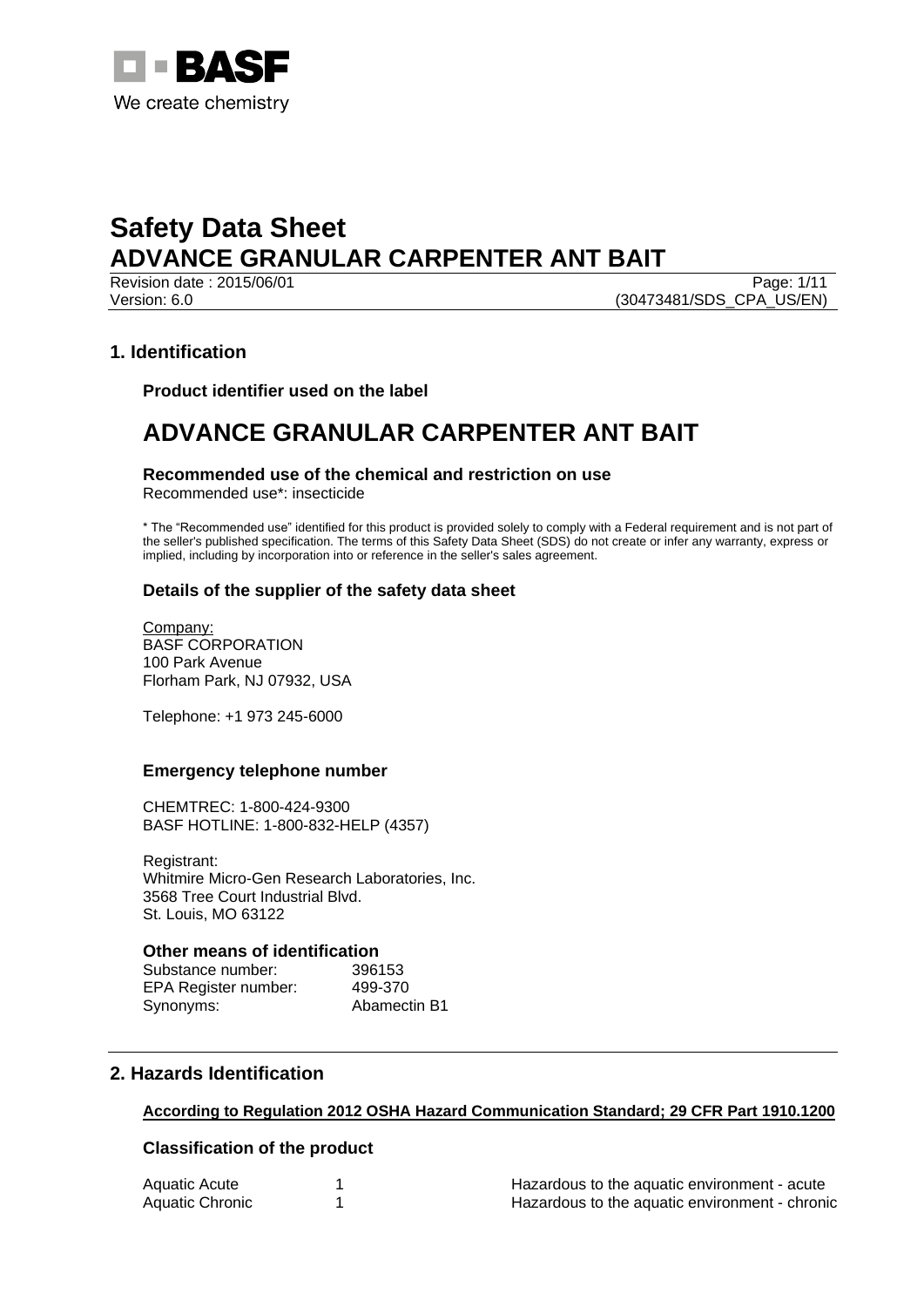Revision date : 2015/06/01 Page: 2/11

Version: 6.0 **(30473481/SDS\_CPA\_US/EN)** 

### **Label elements**

The product does not require a hazard warning label in accordance with GHS criteria.

### **Hazards not otherwise classified**

Labeling of special preparations (GHS):

This product is not combustible in the form in which it is shipped by the manufacturer, but may form a combustible dust through downstream activities (e.g. grinding, pulverizing) that reduce its particle size.

### **According to Regulation 1994 OSHA Hazard Communication Standard; 29 CFR Part 1910.1200**

### **Emergency overview**

CAUTION: KEEP OUT OF REACH OF CHILDREN. KEEP OUT OF REACH OF DOMESTIC ANIMALS. HARMFUL IF SWALLOWED. HARMFUL IF ABSORBED THROUGH SKIN. Avoid inhalation of dusts. Avoid contact with the skin, eyes and clothing. Wash thoroughly after handling.

### **3. Composition / Information on Ingredients**

### **According to Regulation 2012 OSHA Hazard Communication Standard; 29 CFR Part 1910.1200**

| <b>CAS Number</b> | Weight %   | <b>Chemical name</b> |
|-------------------|------------|----------------------|
| 71751-41-2        | 0.011%     | Abamectin            |
| 8001-22-7         | $< 15.0\%$ | Soybean oil          |
| $57-50-1$         | $< 10.0\%$ | Sucrose              |

### **According to Regulation 1994 OSHA Hazard Communication Standard; 29 CFR Part 1910.1200**

| <b>CAS Number</b> | Weight % | <b>Chemical name</b>    |
|-------------------|----------|-------------------------|
| 71751-41-2        | 0.011%   | Abamectin               |
|                   | 99.989%  | Proprietary ingredients |

### **4. First-Aid Measures**

### **Description of first aid measures**

### **General advice:**

First aid providers should wear personal protective equipment to prevent exposure. Remove contaminated clothing. Move person to fresh air. If person is not breathing, call 911 or ambulance, then give artificial respiration, preferably mouth-to-mouth if possible. Call a poison control center or physician for treatment advice. Have the product container or label with you when calling a poison control center or doctor or going for treatment.

### **If inhaled:**

Remove the affected individual into fresh air and keep the person calm.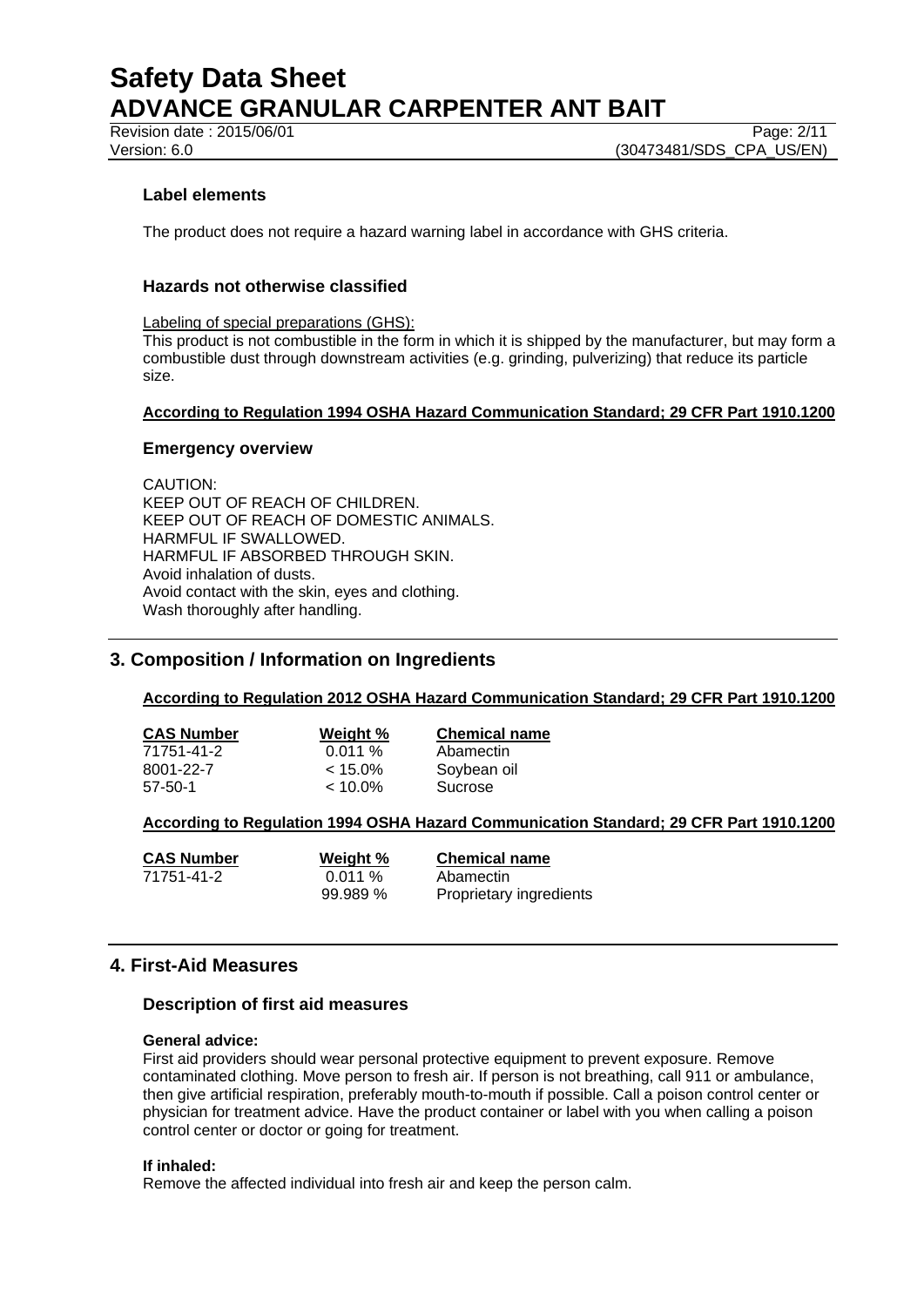Revision date : 2015/06/01 Page: 3/11<br>Version: 6.0 (30473481/SDS\_CPA\_US/EN) (30473481/SDS CPA US/EN)

### **If on skin:**

Rinse skin immediately with plenty of water for 15 - 20 minutes.

### **If in eyes:**

Hold eyes open and rinse slowly and gently with water for 15 to 20 minutes. Remove contact lenses, if present, after first 5 minutes, then continue rinsing.

### **If swallowed:**

Never induce vomiting or give anything by mouth if the victim is unconscious or having convulsions. Do not induce vomiting. Have person sip a glass of water if able to swallow.

### **Most important symptoms and effects, both acute and delayed**

Symptoms: No significant reaction of the human body to the product known.

### **Indication of any immediate medical attention and special treatment needed**

Note to physician

Treatment: Symptomatic treatment (decontamination, vital functions).

### **5. Fire-Fighting Measures**

### **Extinguishing media**

Suitable extinguishing media: dry powder, foam, water spray

Unsuitable extinguishing media for safety reasons: carbon dioxide

### **Special hazards arising from the substance or mixture**

Hazards during fire-fighting: carbon monoxide, carbon dioxide, The substances/groups of substances mentioned can be released in case of fire.

### **Advice for fire-fighters**

Protective equipment for fire-fighting: Firefighters should be equipped with self-contained breathing apparatus and turn-out gear.

### **Further information:**

Collect contaminated extinguishing water separately, do not allow to reach sewage or effluent systems. Dispose of fire debris and contaminated extinguishing water in accordance with official regulations. In case of fire and/or explosion do not breathe fumes. Keep containers cool by spraying with water if exposed to fire. Dusty conditions may ignite explosively in the presence of an ignition source causing flash fire.

### **6. Accidental release measures**

Further accidental release measures:

Avoid dispersal of dust in the air (i.e., clearing dust surfaces with compressed air). Avoid the formation and build-up of dust - danger of dust explosion. Dust in sufficient concentration can result in an explosive mixture in air. Handle to minimize dusting and eliminate open flame and other sources of ignition.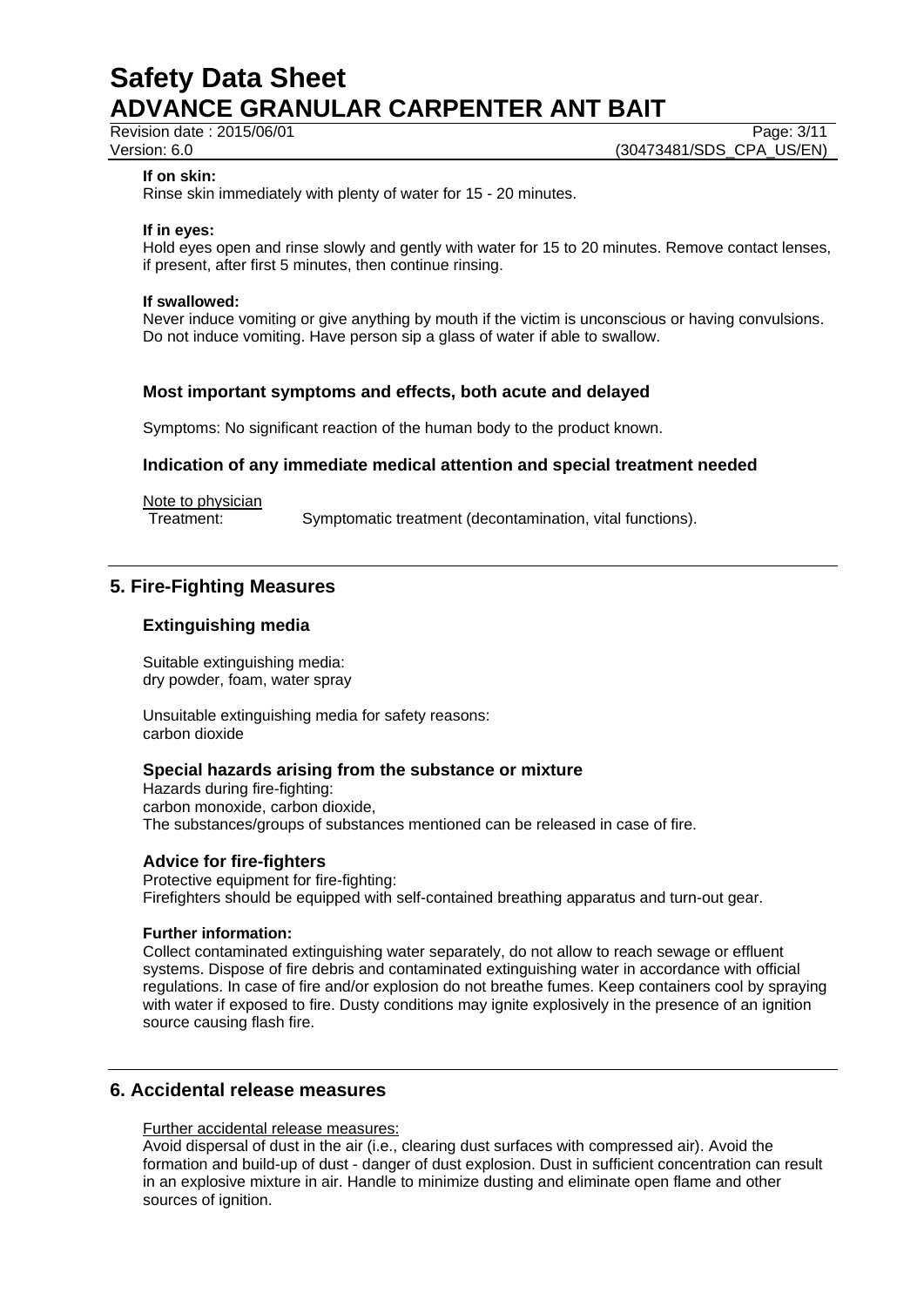Revision date : 2015/06/01 Page: 4/11

Version: 6.0 **(30473481/SDS\_CPA\_US/EN)** 

### **Personal precautions, protective equipment and emergency procedures**

Take appropriate protective measures. Clear area. Shut off source of leak only under safe conditions. Extinguish sources of ignition nearby and downwind. Ensure adequate ventilation. Wear suitable personal protective clothing and equipment.

### **Environmental precautions**

Do not discharge into the subsoil/soil. Do not discharge into drains/surface waters/groundwater. Contain contaminated water/firefighting water. A spill of or in excess of the reportable quantity requires notification to state, local and national emergency authorities. This product is not regulated by CERCLA ('Superfund').

### **Methods and material for containment and cleaning up**

Dike spillage. Sweep/shovel up. Avoid raising dust. Use wet cleaning methods when applicable. Place into suitable containers for reuse or disposal in a licensed facility. Spilled substance/product should be recovered and applied according to label rates whenever possible. If application of spilled substance/product is not possible, then spills should be contained, solidified, and placed in suitable containers for disposal. After decontamination, spill area can be washed with water. Collect wash water for approved disposal.

### **7. Handling and Storage**

### **Precautions for safe handling**

RECOMMENDATIONS ARE FOR MANUFACTURING, COMMERCIAL BLENDING, AND PACKAGING WORKERS. PESTICIDE APPLICATORS & WORKERS must refer to the Product Label and Directions for Use attached to the product. Provide good ventilation of working area (local exhaust ventilation if necessary). Keep away from sources of ignition - No smoking. Keep container tightly sealed. Protect against heat. Handle and open container with care. Do not open until ready to use. Once container is opened, content should be used as soon as possible. Provide means for controlling leaks and spills. Follow label warnings even after container is emptied. The substance/ product may be handled only by appropriately trained personnel. Avoid all direct contact with the substance/product. Avoid contact with the skin, eyes and clothing. Avoid inhalation of dusts/mists/vapours. Wear suitable personal protective clothing and equipment.

Protection against fire and explosion:

Avoid dust formation. Dust can form an explosive mixture with air. Prevent electrostatic charge sources of ignition should be kept well clear - fire extinguishers should be kept handy. Routine housekeeping should be instituted to ensure that dusts do not accumulate on surfaces. Dry powders can build static electricity charges when subjected to the friction of transfer and mixing operations. Provide adequate precautions, such as electrical grounding and bonding, or inert atmospheres. Refer to NFPA 654, Standard for the Prevention of Fire and Dust Explosions from the Manufacturing, Processing, and Handling of Combustible Particulate Solids (2013 Edition) for safe handling.

### **Conditions for safe storage, including any incompatibilities**

Storage stability:

May be kept indefinitely if stored properly. If an expiry date is mentioned on the packaging/label this takes priority over the statements on storage duration in this safety data sheet.

### **8. Exposure Controls/Personal Protection**

**Users of a pesticidal product should refer to the product label for personal protective equipment requirements.**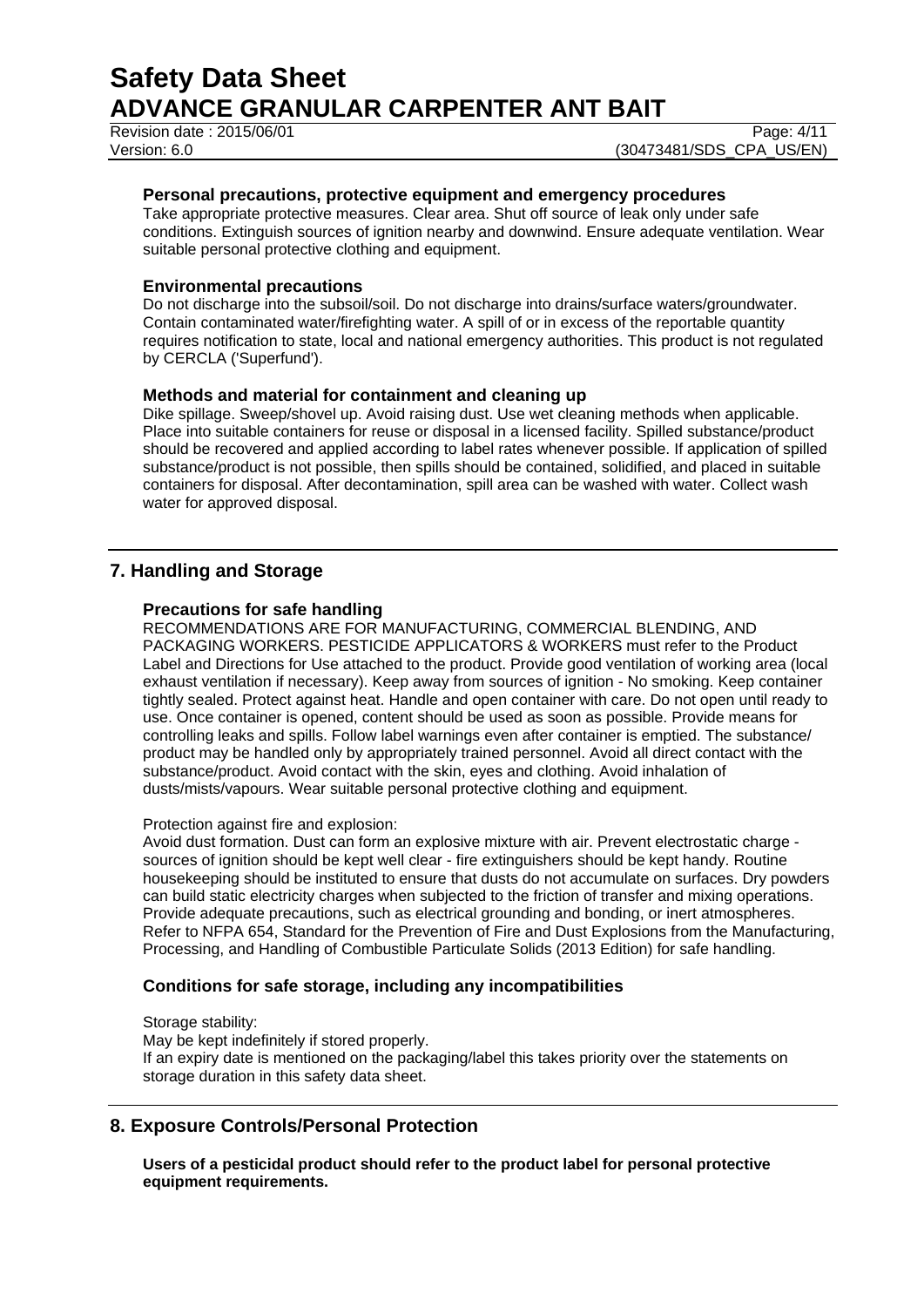Revision date : 2015/06/01 Page: 5/11

Version: 6.0 **(30473481/SDS\_CPA\_US/EN)** 

### **Advice on system design:**

Whenever possible, engineering controls should be used to minimize the need for personal protective equipment. It is recommended that all dust control equipment such as local exhaust ventilation and material transport systems involved in handling of this product contain explosion relief vents or an explosion suppression system or an oxygen deficient environment. Ensure that dusthandling systems (such as exhaust ducts, dust collectors, vessels, and processing equipment) are designed in a manner to prevent the escape of dust into the work area (i.e., there is no leakage from the equipment). Use only appropriately classified electrical equipment and powered industrial trucks.

### **Personal protective equipment**

### **RECOMMENDATIONS FOR MANUFACTURING, COMMERCIAL BLENDING, AND PACKAGING WORKERS:**

### **Respiratory protection:**

Wear respiratory protection if ventilation is inadequate. Wear a NIOSH-certified (or equivalent) organic vapour/particulate respirator. For situations where the airborne concentrations may exceed the level for which an air purifying respirator is effective, or where the levels are unknown or Immediately Dangerous to Life or Health (IDLH), use NIOSH-certified full facepiece pressure demand self-contained breathing apparatus (SCBA) or a full facepiece pressure demand supplied-air respirator (SAR) with escape provisions.

### **Hand protection:**

Chemical resistant protective gloves, Protective glove selection must be based on the user's assessment of the workplace hazards.

### **Eye protection:**

Safety glasses with side-shields. Tightly fitting safety goggles (chemical goggles). Wear face shield if splashing hazard exists.

### **Body protection:**

Body protection must be chosen depending on activity and possible exposure, e.g. head protection, apron, protective boots, chemical-protection suit.

### **General safety and hygiene measures:**

RECOMMENDATIONS FOR MANUFACTURING, COMMERCIAL BLENDING, AND PACKAGING WORKERS Wear long sleeved work shirt and long work pants in addition to other stated personal protective equipment. Work place should be equipped with a shower and an eye wash. Handle in accordance with good industrial hygiene and safety practice. Store work clothing separately. Keep away from food, drink and animal feeding stuffs.

### **9. Physical and Chemical Properties**

| Form:                  | granules                                                     |
|------------------------|--------------------------------------------------------------|
| Odour:                 | almost odourless                                             |
| Odour threshold:       | Not determined due to potential health hazard by inhalation. |
| Colour:                | vellow                                                       |
| Flash point:           | not applicable                                               |
| Flammability:          | not applicable                                               |
| Lower explosion limit: | As a result of our experience with this                      |
|                        | product and our knowledge of its                             |
|                        | composition we do not expect any                             |
|                        | hazard as long as the product is used                        |
|                        | appropriately and in accordance with                         |
|                        | the intended use.                                            |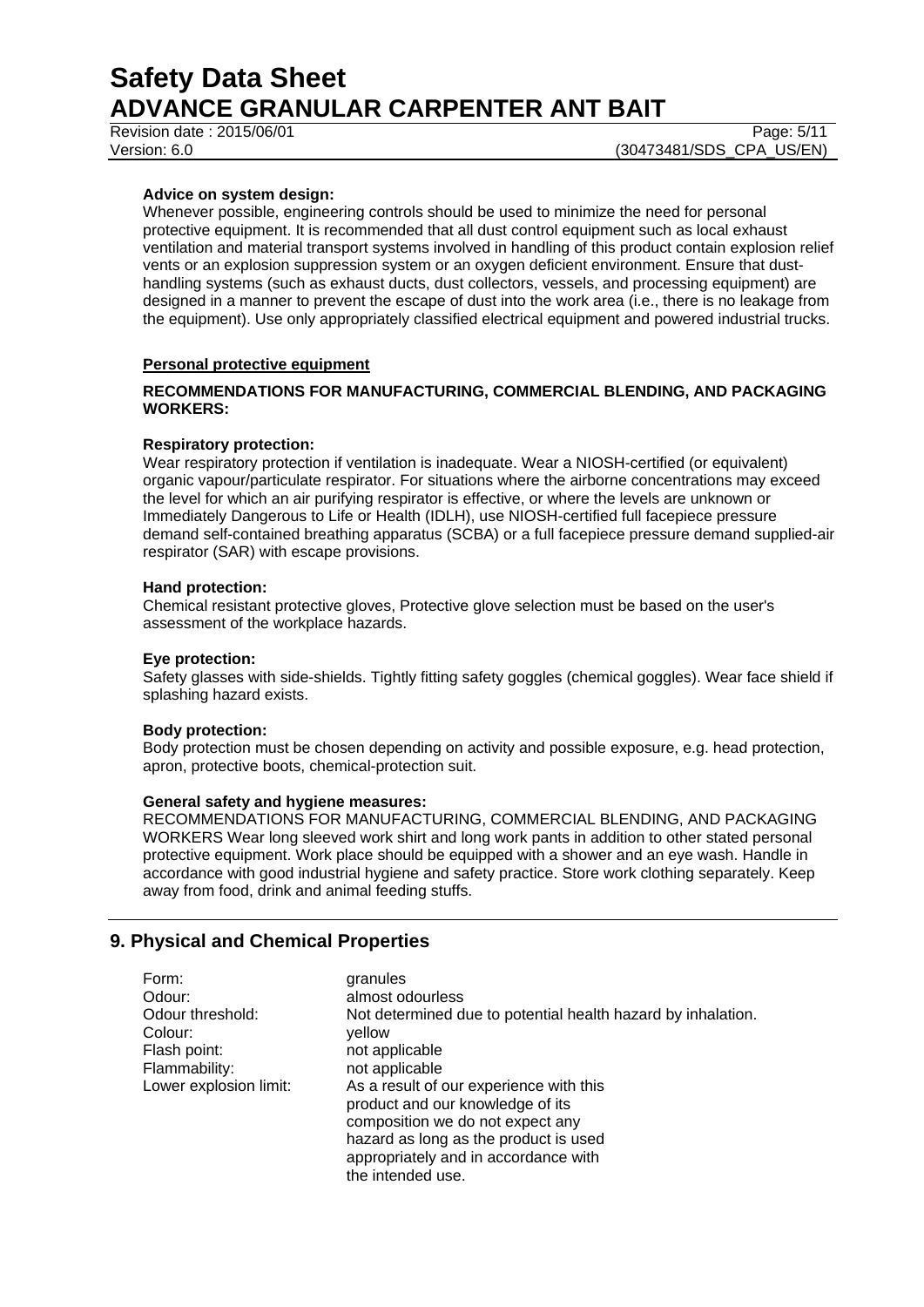# **Safety Data Sheet ADVANCE GRANULAR CARPENTER ANT BAIT**<br>Revision date : 2015/06/01

| Revision date: 2015/06/01<br>Version: 6.0                                              |                                                                                                                                                                                                                       | Page: 6/11<br>(30473481/SDS_CPA_US/EN) |  |
|----------------------------------------------------------------------------------------|-----------------------------------------------------------------------------------------------------------------------------------------------------------------------------------------------------------------------|----------------------------------------|--|
| Upper explosion limit:                                                                 | As a result of our experience with this<br>product and our knowledge of its<br>composition we do not expect any<br>hazard as long as the product is used<br>appropriately and in accordance with<br>the intended use. |                                        |  |
| Vapour pressure:<br>Density:                                                           | negligible<br>approx. 0.8 - 1.2 g/cm3<br>(20 °C)                                                                                                                                                                      |                                        |  |
|                                                                                        | Information based on the main<br>components.                                                                                                                                                                          |                                        |  |
| Bulk density:                                                                          | 18 - 22 lb/USg                                                                                                                                                                                                        |                                        |  |
| Vapour density:<br>Partitioning coefficient n-<br>octanol/water (log Pow):             | not applicable<br>not applicable                                                                                                                                                                                      |                                        |  |
| Self-ignition<br>temperature:                                                          | Based on its structural properties the<br>product is not classified as self-<br>igniting.                                                                                                                             |                                        |  |
| Thermal decomposition:                                                                 | carbon monoxide, carbon dioxide<br>Stable at ambient temperature. If product is heated above<br>decomposition temperature toxic vapours may be released. To<br>avoid thermal decomposition, do not overheat.          |                                        |  |
| Viscosity, dynamic:<br>Solubility in water:<br>Evaporation rate:<br>Other Information: | not applicable<br>insoluble<br>not applicable<br>If necessary, information on other physical and chemical                                                                                                             |                                        |  |
|                                                                                        | parameters is indicated in this section.                                                                                                                                                                              |                                        |  |

### **10. Stability and Reactivity**

### **Reactivity**

No hazardous reactions if stored and handled as prescribed/indicated.

Corrosion to metals: Corrosive effects to metal are not anticipated.

### Oxidizing properties:

Based on its structural properties the product is not classified as oxidizing.

### **Chemical stability**

The product is stable if stored and handled as prescribed/indicated.

### **Possibility of hazardous reactions**

The product is chemically stable.

### **Conditions to avoid**

Avoid all sources of ignition: heat, sparks, open flame. Avoid prolonged storage. Avoid electro-static discharge. Avoid contamination. Avoid prolonged exposure to extreme heat. Avoid extreme temperatures. This product may form an explosive mixture if: 1. the dust is suspended in the atmosphere as a dust cloud AND 2. the concentration of the dust is above the lower explosion limit (LEL) AND 3. the limiting oxygen concentration (LOC) is exceeded.

### **Incompatible materials**

### **Hazardous decomposition products**

Decomposition products: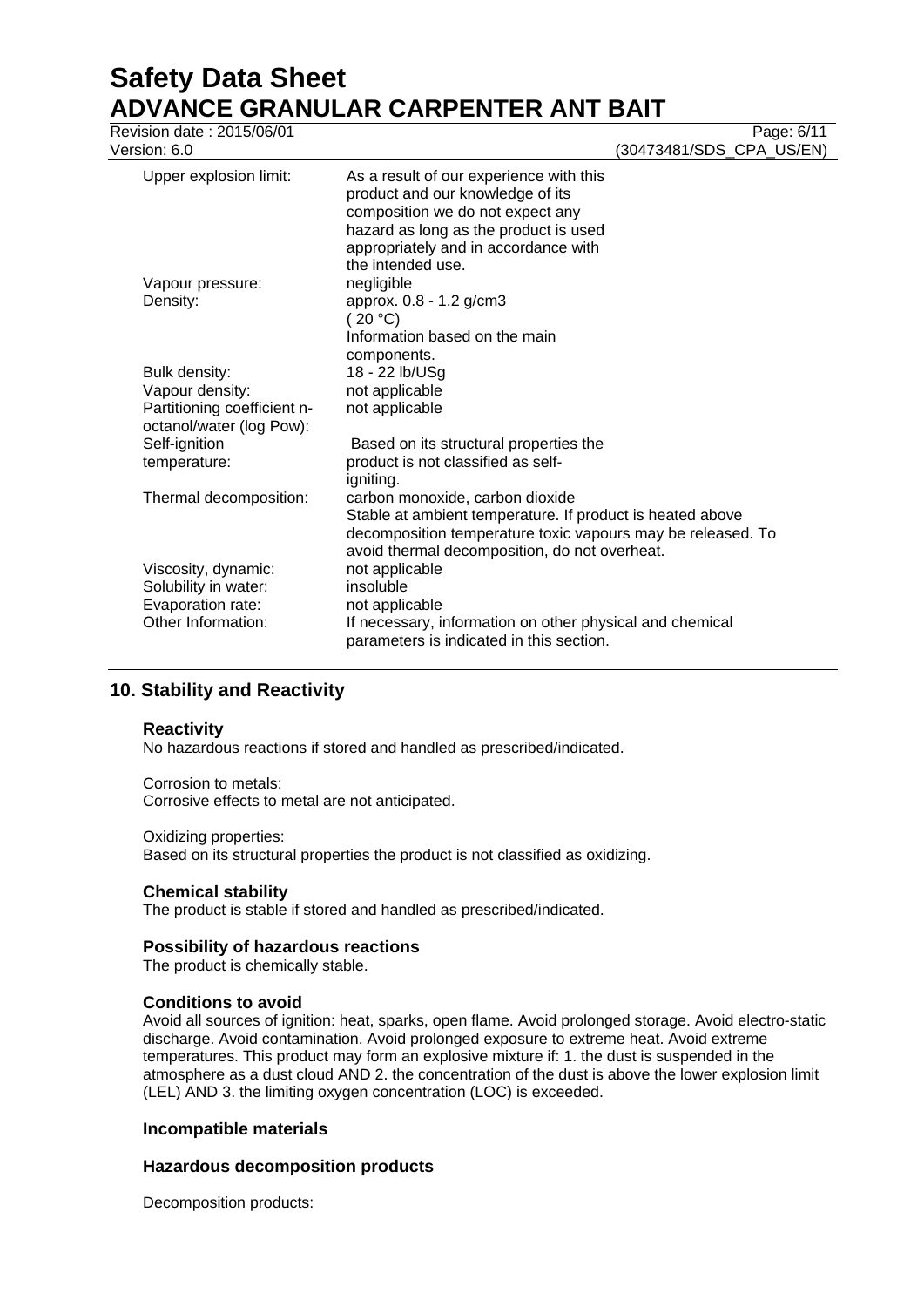Revision date : 2015/06/01 Page: 7/11

Version: 6.0 **(30473481/SDS\_CPA\_US/EN)** 

No hazardous decomposition products if stored and handled as prescribed/indicated., Prolonged thermal loading can result in products of degradation being given off.

Thermal decomposition: Possible thermal decomposition products: carbon monoxide, carbon dioxide Stable at ambient temperature. If product is heated above decomposition temperature toxic vapours may be released. To avoid thermal decomposition, do not overheat.

### **11. Toxicological information**

### **Primary routes of exposure**

Routes of entry for solids and liquids are ingestion and inhalation, but may include eye or skin contact. Routes of entry for gases include inhalation and eye contact. Skin contact may be a route of entry for liquefied gases.

### **Acute Toxicity/Effects**

### Acute toxicity Assessment of acute toxicity: Relatively nontoxic after single ingestion. Slightly toxic after short-term skin contact.

Oral Type of value: LD50 Species: rat Value: > 5,000 mg/kg

Inhalation

*Information on: Abamectin Type of value: LC50 Species: rat Value: > 0.034 mg/l (OECD Guideline 403) Exposure time: 4 h* ----------------------------------

**Dermal** Type of value: LD50 Species: rabbit Value: > 2,000 mg/kg

Irritation / corrosion Assessment of irritating effects: May cause moderate but temporary irritation to the eyes. May cause slight irritation to the skin.

**Skin** Species: rabbit Result: non-irritant

Eye Species: rabbit Result: Slightly irritating.

**Sensitization** Assessment of sensitization: Skin sensitizing effects were not observed in animal studies.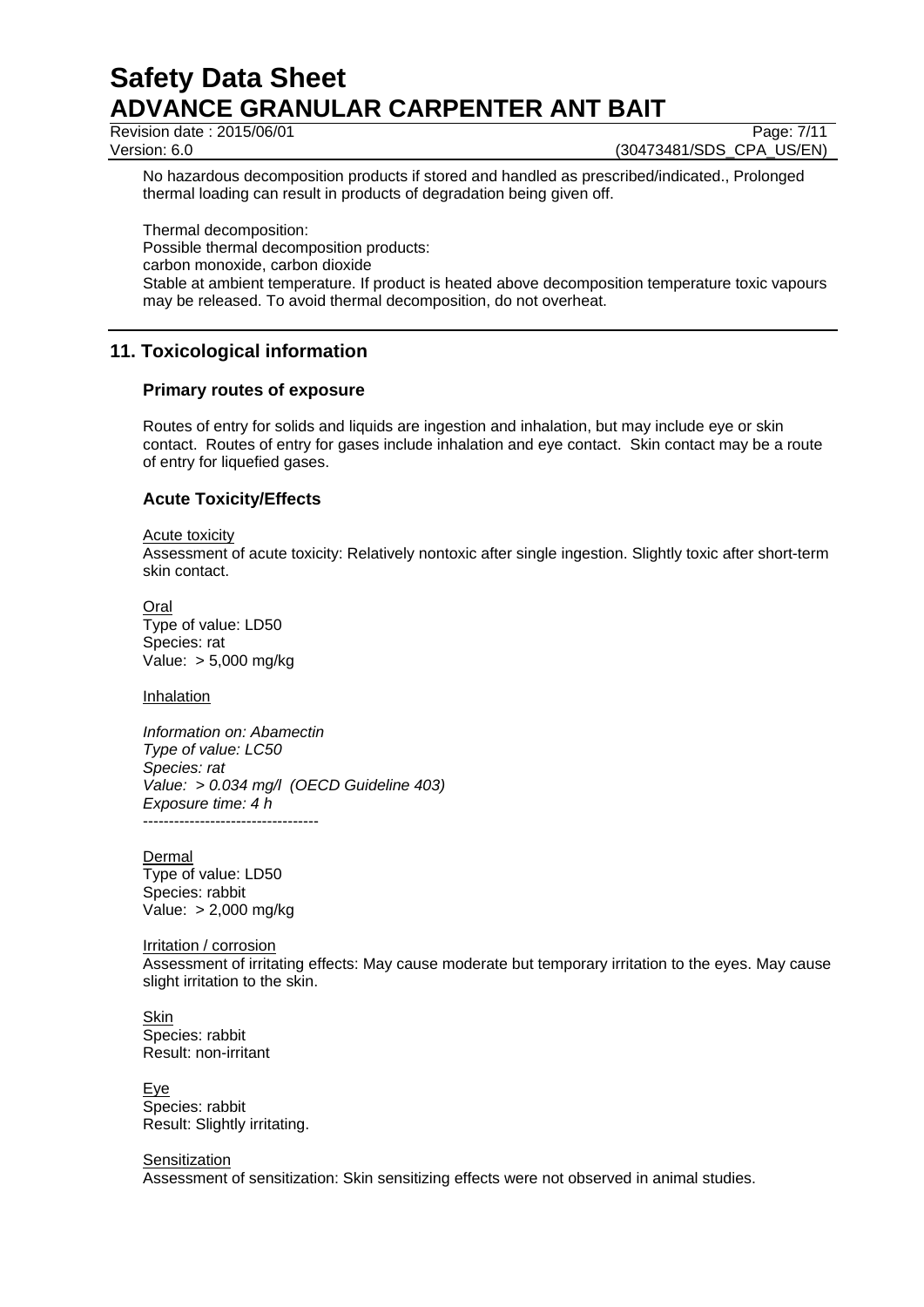Revision date : 2015/06/01 Page: 8/11

Version: 6.0 **(30473481/SDS\_CPA\_US/EN)** 

Species: guinea pig Result: Non-sensitizing.

### **Chronic Toxicity/Effects**

### Repeated dose toxicity

Assessment of repeated dose toxicity: The product has not been tested. The statement has been derived from the properties of the individual components. No substance-specific organtoxicity was observed after repeated administration to animals.

### *Information on: Abamectin*

*Assessment of repeated dose toxicity:* Repeated inhalation exposure to small quantities may affect certain organs.

*Repeated oral exposure to small quantities may affect certain organs.*

----------------------------------

### Genetic toxicity

Assessment of mutagenicity: The product has not been tested. The statement has been derived from the properties of the individual components. Mutagenicity tests revealed no genotoxic potential.

### **Carcinogenicity**

Assessment of carcinogenicity: The product has not been tested. The statement has been derived from the properties of the individual components. The results of various animal studies gave no indication of a carcinogenic effect.

### Reproductive toxicity

Assessment of reproduction toxicity: The product has not been tested. The statement has been derived from the properties of the individual components. The results of animal studies gave no indication of a fertility impairing effect.

### **Teratogenicity**

Assessment of teratogenicity: The product has not been tested. The statement has been derived from the properties of the individual components.

### *Information on: Abamectin*

----------------------------------

*Assessment of teratogenicity: Indications of possible developmental toxicity/teratogenicity were seen in animal studies.*

*Causes developmental effects in animals at high, maternally toxic doses.*

Other Information Misuse can be harmful to health.

### **Symptoms of Exposure**

No significant reaction of the human body to the product known.

### **12. Ecological Information**

### **Toxicity**

Aquatic toxicity Assessment of aquatic toxicity: Very toxic (acute effect) to fish. Very toxic (acute effect) to aquatic invertebrates. Acutely toxic for aquatic plants.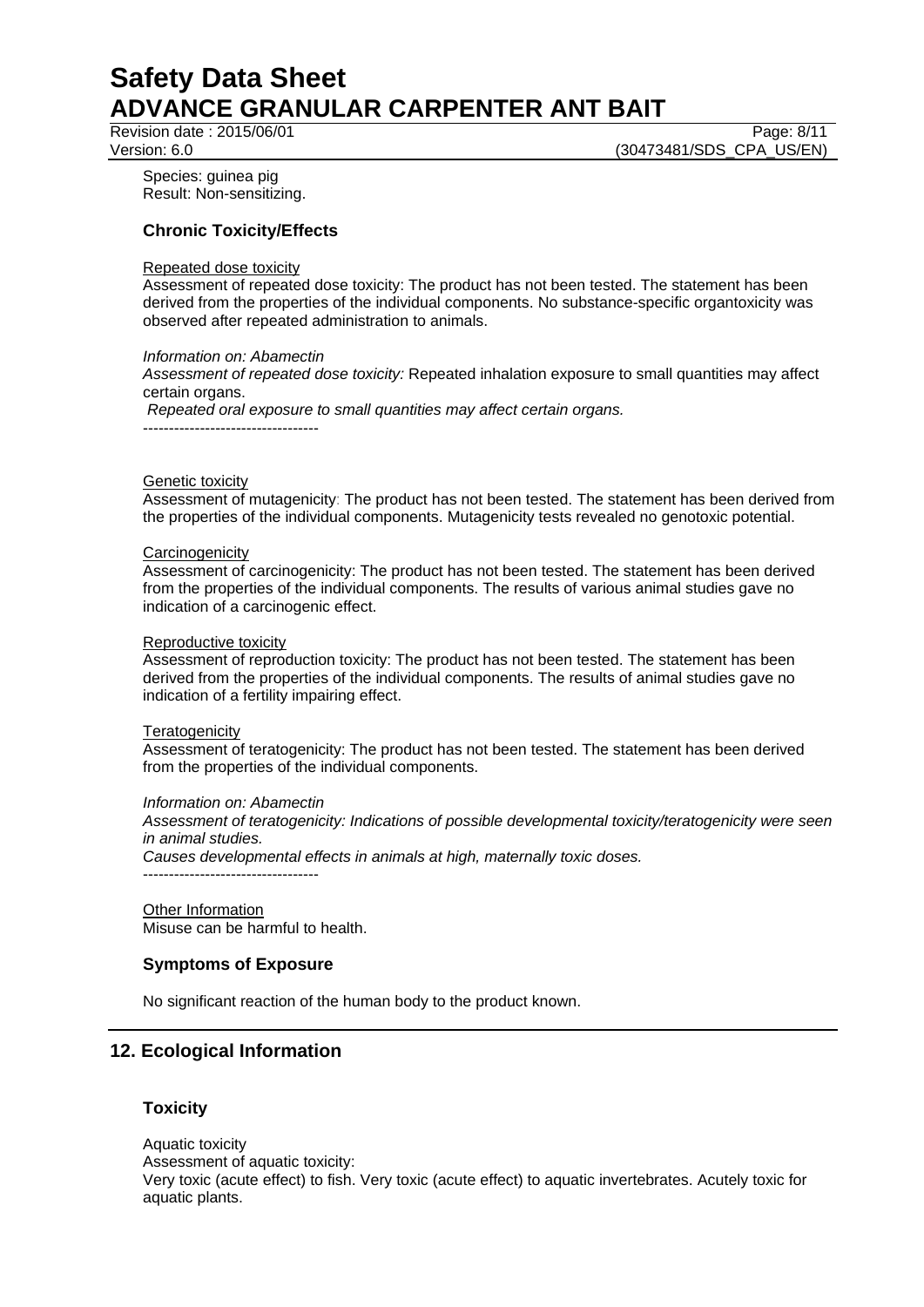Revision date : 2015/06/01 Page: 9/11

Version: 6.0 **(30473481/SDS\_CPA\_US/EN)** 

### Toxicity to fish

*Information on: Abamectin LC50 (96 h) 0.0087 mg/l, Oncorhynchus mykiss (OECD 203; ISO 7346; 92/69/EEC, C.1, Flow through.) LC50 (96 h) 0.0036 mg/l, Oncorhynchus mykiss* ----------------------------------

### Aquatic invertebrates

*Information on: Abamectin EC50 (48 h) 0.00034 mg/l, Daphnia magna* ----------------------------------

### Aquatic plants

*Information on: Abamectin EC50 (72 h) > 6.1 mg/l, Pseudokirchneriella subcapitata (OECD Guideline 201, static) EC50 (72 h) > 100 mg/l, Pseudokirchneriella subcapitata (static)*

----------------------------------

### **Bioaccumulative potential**

Assessment bioaccumulation potential

*Information on: Abamectin*

*Accumulation in organisms is not to be expected.* ----------------------------------

### **Mobility in soil**

Assessment transport between environmental compartments The product has not been tested. The statement has been derived from the properties of the individual components.

*Information on: Abamectin*

*low mobility in soil* ----------------------------------

### **Additional information**

Other ecotoxicological advice: Do not discharge product into the environment without control.

### **13. Disposal considerations**

### **Waste disposal of substance:**

Pesticide wastes are regulated. If pesticide wastes cannot be disposed of according to label instructions, contact the State Pesticide or Environmental Control Agency or the Hazardous Waste representative at the nearest EPA Regional Office for guidance.

### **Container disposal:**

Rinse thoroughly at least three times (triple rinse) in accordance with EPA recommendations. Consult state or local disposal authorities for approved alternative procedures such as container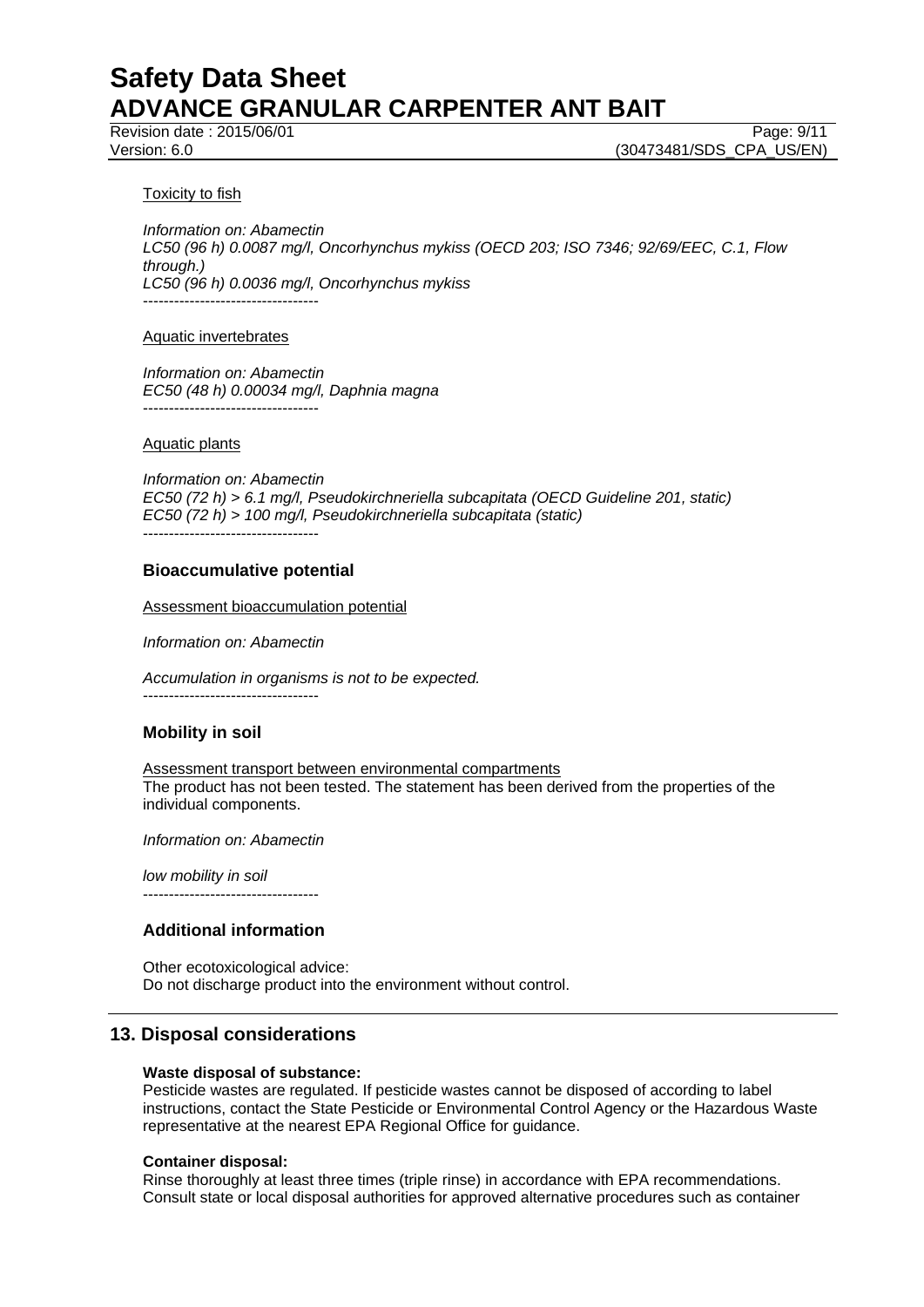Revision date : 2015/06/01 Page: 10/11

Version: 6.0 (30473481/SDS\_CPA\_US/EN)

recycling. Recommend crushing, puncturing or other means to prevent unauthorized use of used containers.

### **14. Transport Information**

**Land transport** USDOT

Not classified as a dangerous good under transport regulations

| Sea transport<br><b>IMDG</b>                                                                                 |                                                                                                                           |
|--------------------------------------------------------------------------------------------------------------|---------------------------------------------------------------------------------------------------------------------------|
| Hazard class:<br>Packing group:<br>ID number:<br>Hazard label:<br>Marine pollutant:<br>Proper shipping name: | 9<br>Ш<br><b>UN 3077</b><br>9, EHSM<br>YES.<br>ENVIRONMENTALLY HAZARDOUS SUBSTANCE, SOLID, N.O.S.<br>(contains ABAMECTIN) |
| Air transport<br><b>IATA/ICAO</b>                                                                            |                                                                                                                           |
| Hazard class:<br>Packing group:<br>ID number:<br>Hazard label:<br>Proper shipping name:                      | 9<br>Ш<br><b>UN 3077</b><br>9, EHSM<br>ENVIRONMENTALLY HAZARDOUS SUBSTANCE, SOLID, N.O.S.<br>(contains ABAMECTIN)         |

### **15. Regulatory Information**

### **Federal Regulations**

| <b>Registration status:</b> |  |                               |  |
|-----------------------------|--|-------------------------------|--|
| Crop Protection             |  | TSCA, US released / exempt    |  |
| Chemical                    |  | TSCA, US blocked / not listed |  |

**EPCRA 311/312 (Hazard categories):** Acute; Chronic

### **16. Other Information**

### **SDS Prepared by:**

BASF NA Product Regulations SDS Prepared on: 2015/06/01

We support worldwide Responsible Care® initiatives. We value the health and safety of our employees, customers, suppliers and neighbors, and the protection of the environment. Our commitment to Responsible Care is integral to conducting our business and operating our facilities in